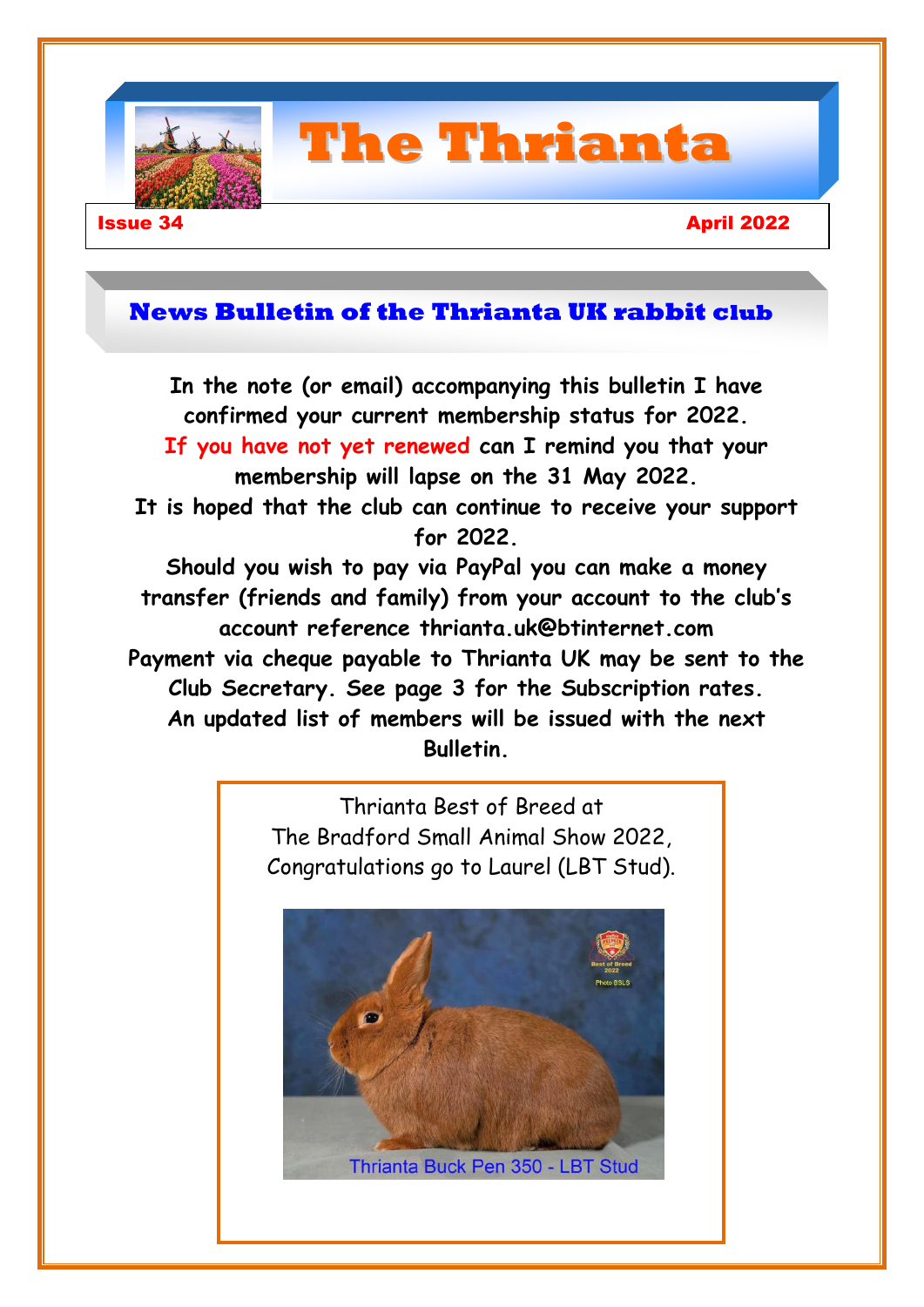**The Thrianta classes at The Bradford Small Animal Show held on the 22/23 January 2022 were judged by Mr J I Kay** 





**Thrianta Challenge Results** 1<sup>st</sup> Pen 350 KBT Stud (Best Buck & B.o.B.). 2<sup>nd</sup> Pen 351 K&L Chafer (Best Doe). 3<sup>rd</sup> Pen 349 K&L Chafer (2<sup>nd</sup> Buck).

### **NEW CLUB SECRETARY REQUIRED**

In the December 2019 Bulletin I first indicated my wish for a new Club Secretary to be appointed.

To date no one has come forward who was able to take on the position.

I have now advised the Committee that it is my intention to resign as your Secretary at the end of this year. I do not feel that I can continue and provide the service to the club as I would wish.

For continuity and arrangements for 2023 to be made, I believe that a new Secretary needs to be known prior to the AGM which will be held at "The London" in October.

 Therefore would any member wishing to put their name forward (or for further information) please contact Bernard as soon as possible

**Club Committee** The outcome of this request will be put to the Committee and discussed at the AGM at "The London" on Sunday 9<sup>th</sup> October 2022.

Bernard